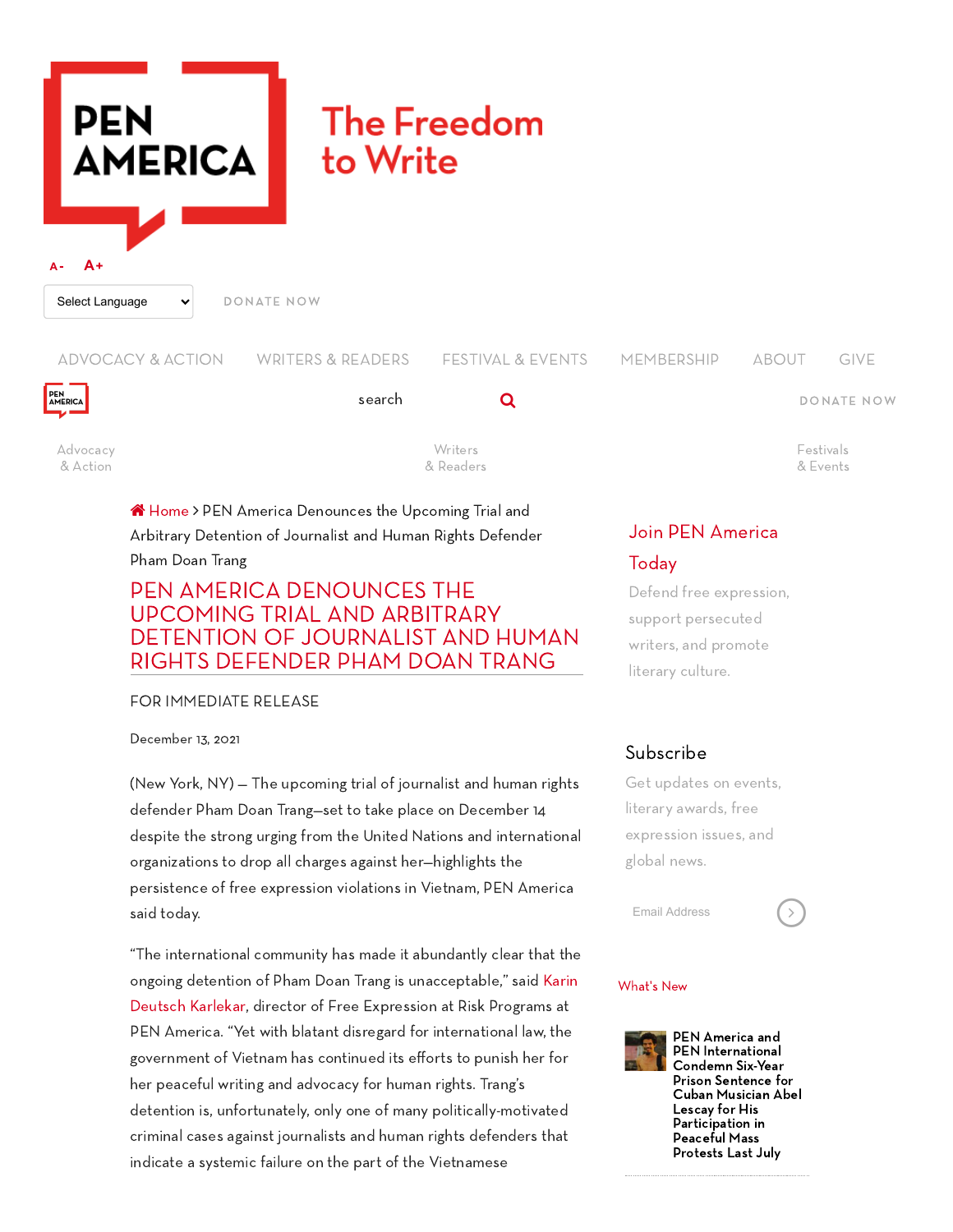government to uphold freedom of expression and other fundamental rights. It's also important to note that Vietnam's prosecution of dissidents uniformly falls far short of fair trial standards, and is better understood as sham trials meant to place the judicial seal of approval on governmental repression. Ahead of her December 14 trial, we once again call on the Vietnamese authorities to immediately and unconditionally release her and to drop all charges."

A prolific author and a leading voice in Vietnamese civil society, [Pham](https://pen.org/report/freedom-to-write-index-2020/?popup=pham-doan-trang#sidebar-pham-doan-trang) Doan Trang has been recognized internationally for her writings on politics and human rights, making her a target of the state for many years. She was [arrested on](https://pen.org/press-release/arrest-of-vietnamese-writer-is-escalation-in-attempts-to-quash-independent-political-thought/) October 6, 2020, just hours after the 2020 United States-Vietnam Human Rights Dialogue ended, on charges that criminalize 'making, storing, distributing or disseminating information, documents and items against the Socialist Republic of Vietnam.' She is now being charged under Article 88 of the Penal Code for alleged dissemination of anti-State propaganda. Trang was held incommunicado from the date of her arrest until October 19, 2021, when she was finally allowed to meet with one of her lawyers. During her detention, Trang has also been denied access to adequate medical care, raising several serious health concerns, especially given her preexisting conditions which include low blood pressure and chronic pain due to her legs being broken by the police in 2015.

International human rights experts have repeatedly called on the Vietnamese government to amend its Penal Code provisions that do not comply with international human rights law and have expressed alarm that Trang's work to document human rights concerns is being used against her as evidence in a criminal trial. In a recently [published opinion](https://www.ohchr.org/Documents/Issues/Detention/Opinions/Session91/A_HRC_WGAD_2021_40_AdvanceEditedVersion.pdf), the United Nations Working Group on Arbitrary Detention deemed Trang's [detention](https://www.voanews.com/a/vietnam-violated-journalist-s-rights-un-says/6288302.html) arbitrary due to the Vietnamese government's violation of her right to free expression and right to a fair trial.

On October 27, 2021, PEN America joined 27 other human rights and freedom of expression organizations in signing a joint letter to draw attention to Trang's case and call on Vietnamese authorities to end her arbitrary detention and trial, in addition to repealing or substantially amending legislation used to harass and imprison individuals for the exercise of their fundamental rights. According to PEN America's 2020 [Freedom](https://pen.org/report/freedom-to-write-index-2020/) to Write Index, Vietnam jailed the seventh-highest number of writers and intellectuals globally during 2020.





The PEN Ten: An Interview with [Katherine](https://pen.org/the-pen-ten-an-interview-with-katherine-locke/) Locke



## ALERT US

Are you an artist at risk or know someone who is?

### **CONTACT ARC**

### PEN [AMERICA](https://twitter.com/PENamerica) ON 5



The murders of Lithuanian documentary filmmaker [#MantasKvedaravicius](https://twitter.com/hashtag/MantasKvedaravicius) & Ukrainian photojournalist [#MaksimLevin](https://twitter.com/hashtag/MaksimLevin) represent devastating losses. Both sought--in the face of mortal danger--to document the crimes of Russia's war on [#Ukraine.](https://twitter.com/hashtag/Ukraine)

 $11 \text{ } \heartsuit$  $11 \text{ } \heartsuit$  [22](https://twitter.com/intent/like?tweet_id=1510724874427322369&related=summerelopez) Twitter O

#### PEN [America](https://twitter.com/PENamerica) 6 [5h](https://twitter.com/PENamerica/status/1510723335642038272) **PEN**<br>AMERICA

Three educational gag orders became law in March. Get the latest updates with our blog post: https://bit.ly/3uRd1QV. [#EdScare](https://twitter.com/hashtag/EdScare)

 $Q$   $\mathbb{U}_5$  $\mathbb{U}_5$   $\heartsuit$  [8](https://twitter.com/intent/like?tweet_id=1510723335642038272&related=PENamerica) Twitter